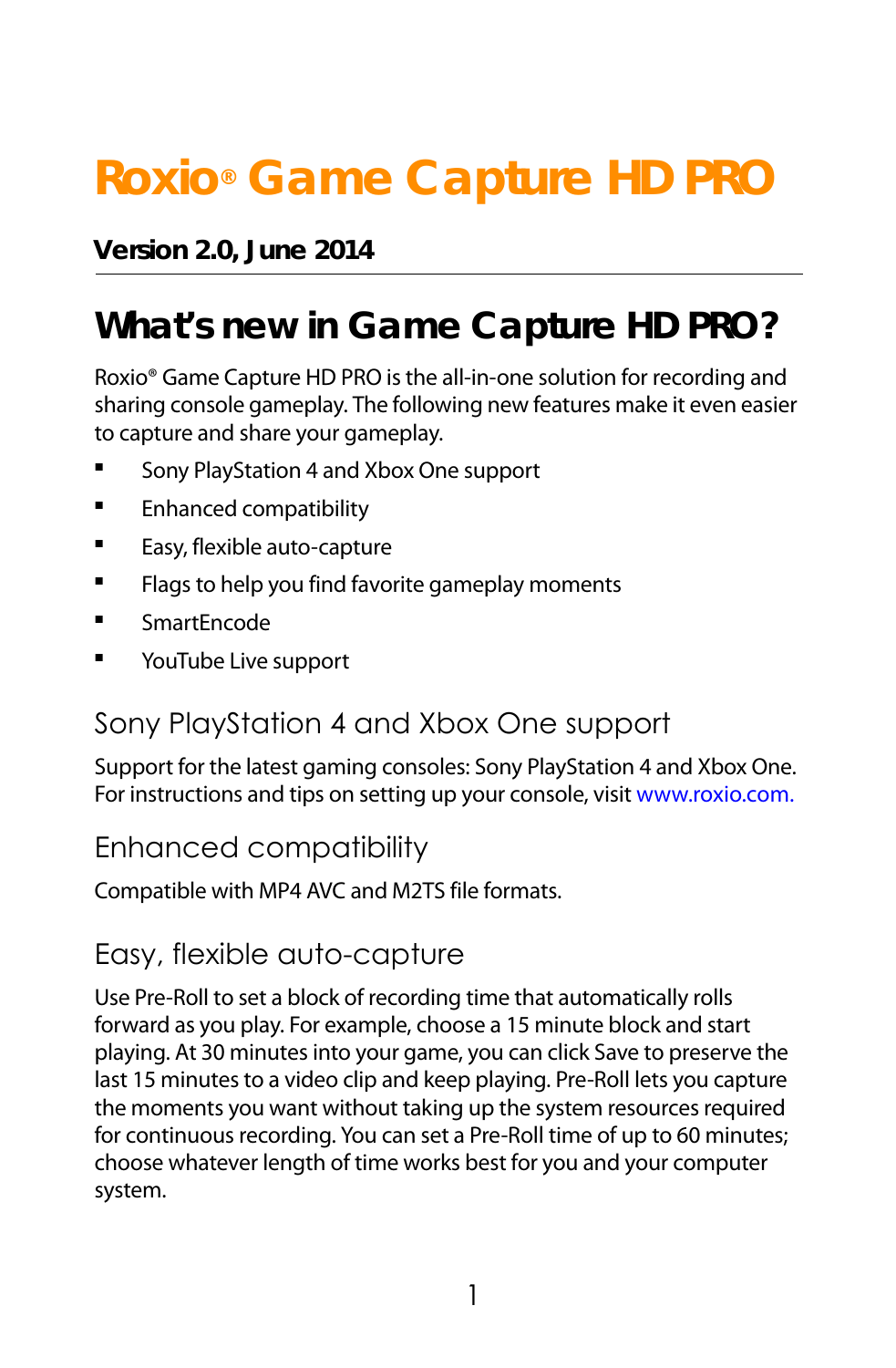#### How to use Pre-Roll

- **1** In the **Roxio Game Capture HD PRO** window, click the **Options** button.
- **2** On the **General** tab, set the number of minutes in the **Pre-Roll Duration** box, and click **OK**.
- **3** Click the **Start Pre-Roll** button.
- **4** At any point during gameplay, click the **Save** button **the same a** video clip.
- **5** Click the **Stop Pre-Roll** button to turn off Pre-Roll.

## <span id="page-1-0"></span>Flags to help you find favorite gameplay moments

Like bookmarks or chapter markers, you can set flags so that you can easily find favorite gaming moments in your video clips.

#### How to set and find flags

- **1** Click the **Start Capture** button in the **Roxio Game Capture HD PRO** window.
- **2** During gameplay, click the **Flag** button **that** to mark a favorite moment.
- **3** After you click the **Stop Capture** button, you can find your flags by opening your video clip in the **Roxio VideoWave** editor, and clicking

the **View Flags** button **Prodit** 



## <span id="page-1-1"></span>SmartEncode

SmartEncode lets you substantially reduce rendering time for edited videos by selectively rendering only the parts of a video that have changed.